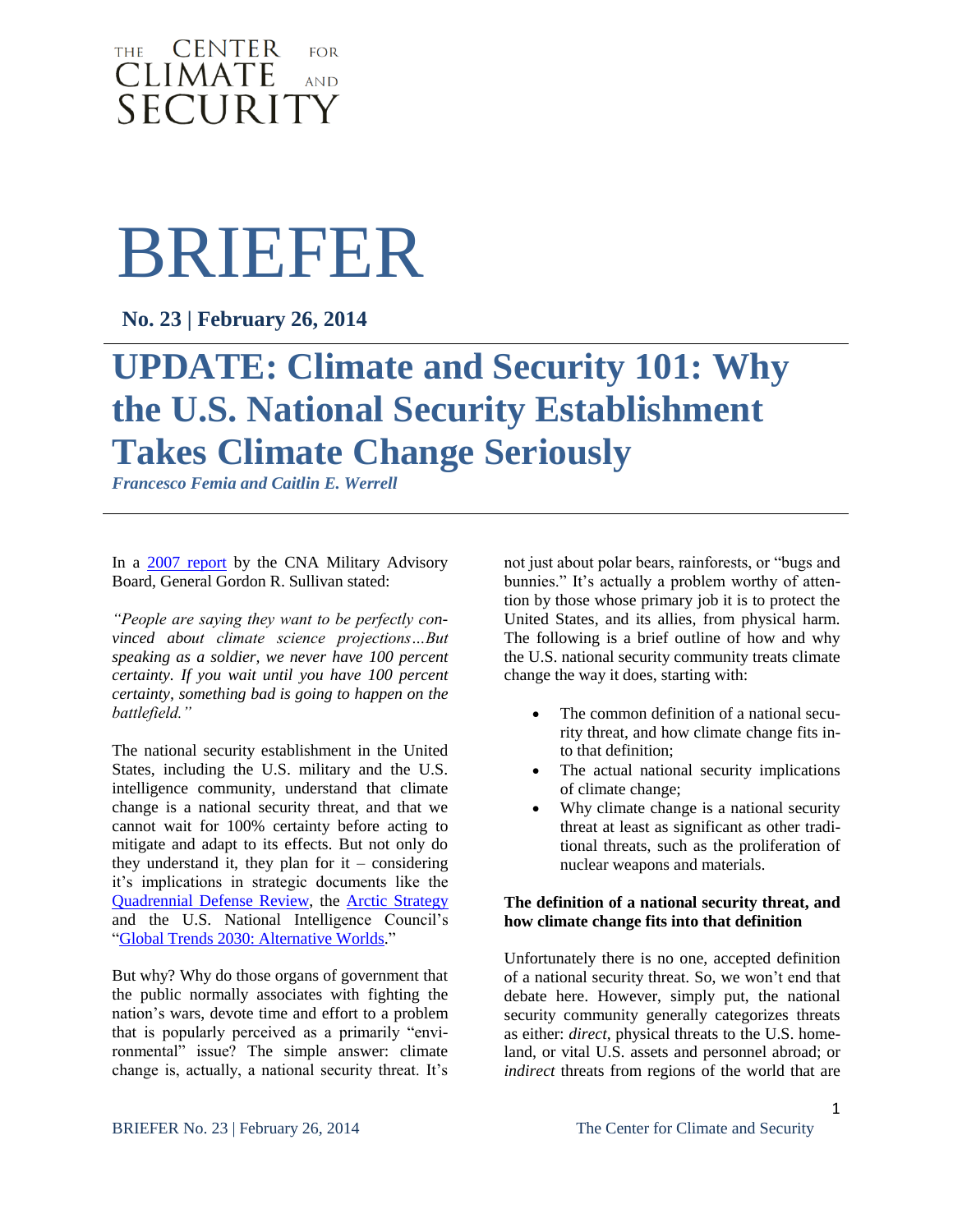either of strategic interest to the United States, or whose instability could ultimately lead to direct threats to the United States. In this context, the national security community considers climate change a ["threat multiplier"](http://www.cna.org/reports/climate) (a term first coined by [CNA's Military Advisory Board\)](http://www.cna.org/sites/default/files/news/FlipBooks/Climate%20Change%20web/flipviewerxpress.html) or an "accelerant of instability" as its characterized in the FY2010 [Quadrennial Defense Review](http://www.defense.gov/qdr/images/QDR_as_of_12Feb10_1000.pdf) report conducted by the U.S. Department of Defense (DoD). This means that climate change exacerbates, or heightens, other threats to the United States.

#### **The actual national security implications of climate change**

Climate change as a "threat multiplier" manifests itself through both direct and indirect threats to the United States.

*Multiplying direct threats to the U.S. homeland.*  Numerous climate projections highlight a future of increased extreme weather events, such as droughts, floods, storms, and sea level rise in North America, which could devastate coastal communities, energy facilities and areas of the United States that rely on predictable patterns of rainfall. U.S. domestic military installations are also at risk. For example, the DoD has [assessed](http://azstarnet.com/news/local/wildfire/military-taps-ua-expertise-to-cope-with-impact-of-climate/article_22e62435-a227-568d-9db9-3ba40f9ce8f5.html#ixzz1oGdBhrGm) how drought, dust storms, forest fires, and rising temperatures, due to climate change, could physically affect military bases across the American Southwest. DoD is also [examining the impact of](http://www.serdp.org/Featured-Initiatives/Climate-Change-and-Impacts-of-Sea-Level-Rise/%28language%29/eng-US)  [sea level rise](http://www.serdp.org/Featured-Initiatives/Climate-Change-and-Impacts-of-Sea-Level-Rise/%28language%29/eng-US) on its numerous coastal military installations.

*Multiplying direct threats to U.S. soldiers and U.S. military installations abroad.* Heightened droughts, or unpredictable rainfall patterns due primarily or in part to climate change in areas of the world where the U.S. military operates, can leave armed forces vulnerable to being disconnected from potable water supplies. Protecting convoys to transport available water is also one of the more dangerous and deadly missions soldiers engage in (along with [protecting fuel convoys,](http://www.scientificamerican.com/article.cfm?id=us-military-forges-ahead-with-plans-to-combat-climate-change&WT.mc_id=SA_sharetool_Twitter) which accounted for "one-third of U.S. Army casualties in Afghanistan in 2007"). That's why the DoD works to equip its soldiers with [portable water filtration,](http://www.sbir.gov/sbirsearch/detail/313882)  [and water desalination devices](http://www.sbir.gov/sbirsearch/detail/313882) to deal with the problem, along with mobile hybrid and renewable energy systems (see for example, the U.S. Army's [Energy to the Edge](http://www.army.mil/article/62936/) program). U.S. military installations abroad are also at serious risk. The [U.S.](http://www.navy.mil/search/display.asp?story_id=53562)  [Navy's Task Force Climate Change \(TFCC\),](http://www.navy.mil/search/display.asp?story_id=53562) for example, is [conducts assessments of the future](http://greenfleet.dodlive.mil/climate-change/)  [impacts of sea level rise](http://greenfleet.dodlive.mil/climate-change/) on its numerous coastal naval installations across the globe.

*Multiplying indirect threats in regions of the world that are either of strategic interest to the United States, or whose instability could ultimately lead to direct threats to the United States.* Just as much of the national security community's concern about climate change revolves around its capacity to multiply *indirect* threats to the United States or its interests, particularly in regions of the world that the U.S. either sees as key, strategic environments or those whose instability could constitute a threat to the U.S.

For example, climate change threatens to indirectly [upset the balance of competing interests in the](http://climateandsecurity.org/2012/01/09/new-report-the-united-states-the-south-china-sea-natural-resources-and-climate-change/)  [South China Sea,](http://climateandsecurity.org/2012/01/09/new-report-the-united-states-the-south-china-sea-natural-resources-and-climate-change/) an area of critical geostrategic importance to the United States, where according to a [report from the Center for a New American](http://www.cnas.org/files/documents/publications/CNAS_CooperationFromStrength_Cronin.pdf)  [Security \(CNAS\),](http://www.cnas.org/files/documents/publications/CNAS_CooperationFromStrength_Cronin.pdf) ships carry \$1.2 billion in U.S. trade annually. On top of this, sovereignty over parts of the Sea is bitterly contested by adjacent countries, and the U.S. and China have perennially competed over its control (with the U.S. viewing Chinese expansionism in the sea as a threat to national security, and the security of key allies).

Four-star Navy Admiral Samuel J. Locklear III, head of U.S. Pacific Command (PACOM), [identi](http://climateandsecurity.org/2013/03/07/uspacoms-admiral-locklear-climate-and-security-in-the-asia-pacific/)[fied climate change as the biggest security threat](http://climateandsecurity.org/2013/03/07/uspacoms-admiral-locklear-climate-and-security-in-the-asia-pacific/) facing the Asia-Pacific region. In the Asia-Pacific, U.S. Pacific Command is [working with China and](http://www.bostonglobe.com/news/nation/2013/03/09/admiral-samuel-locklear-commander-pacific-forces-warns-that-climate-change-top-threat/BHdPVCLrWEMxRe9IXJZcHL/story.html)  [India](http://www.bostonglobe.com/news/nation/2013/03/09/admiral-samuel-locklear-commander-pacific-forces-warns-that-climate-change-top-threat/BHdPVCLrWEMxRe9IXJZcHL/story.html) to align military capabilities for "when the effects of climate change start to impact these massive populations." As Admiral Locklear also [stat](http://www.bostonglobe.com/news/nation/2013/03/09/admiral-samuel-locklear-commander-pacific-forces-warns-that-climate-change-top-threat/BHdPVCLrWEMxRe9IXJZcHL/story.html)[ed,](http://www.bostonglobe.com/news/nation/2013/03/09/admiral-samuel-locklear-commander-pacific-forces-warns-that-climate-change-top-threat/BHdPVCLrWEMxRe9IXJZcHL/story.html) in reference to the climate threat to these growing coastal populations: "If it goes bad, you could have hundreds of thousands or millions of people displaced and then security will start to crumble pretty quickly." A security breakdown in such a strategically-significant part of the world could have a significant impact on U.S. national security interests.

In Egypt - a mercurial but longstanding ally of the United States - [a combination of factors](http://climateandsecurity.files.wordpress.com/2012/04/egypt_s-political-transition-and-the-rising-sea-an-opportunity-for-reform_briefer-07.pdf) over time, including sea level rise, the over-extraction of water from coastal aquifers, and the sharing of Nile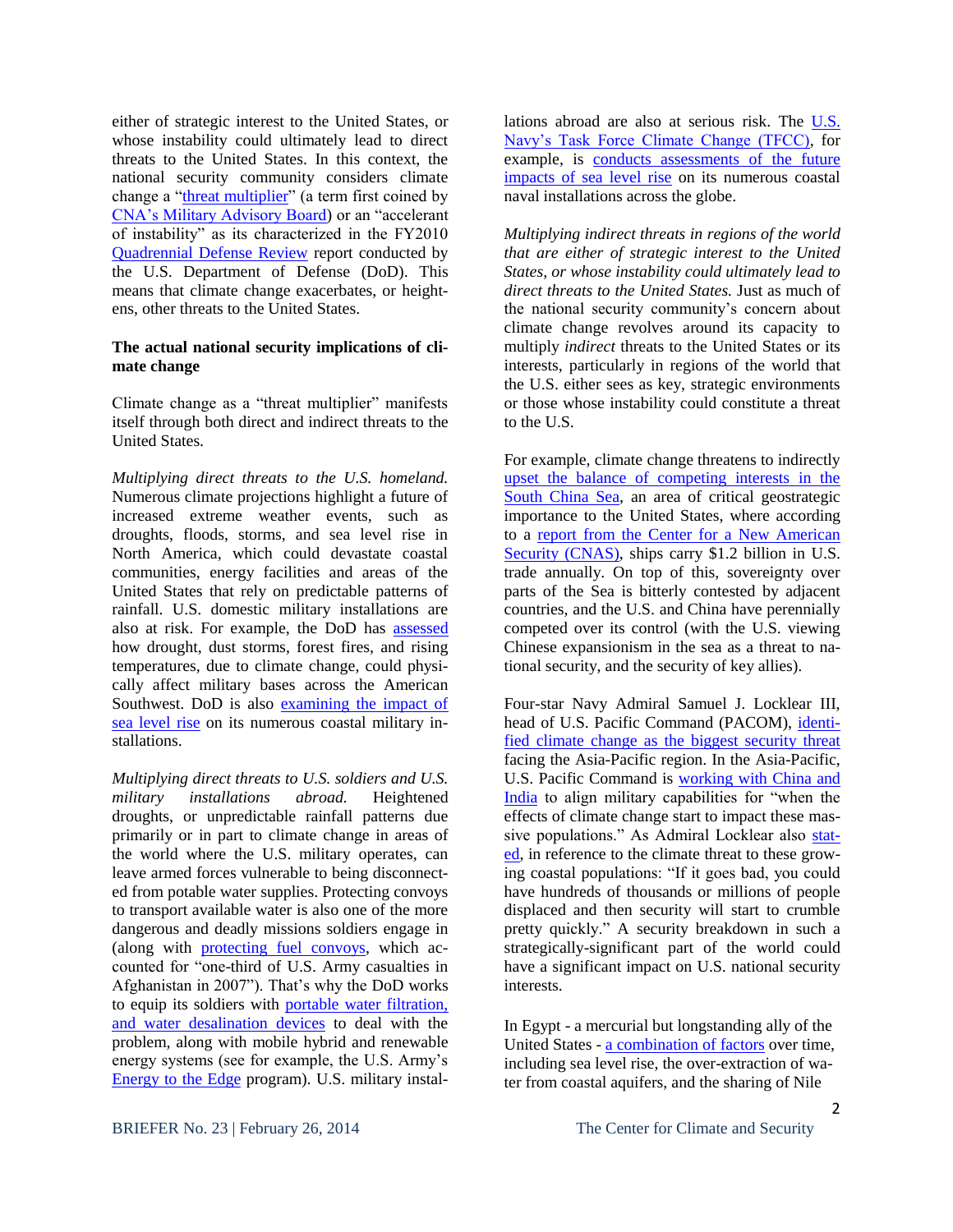waters with neighboring states, are leaving the Nile Delta in a precarious situation. The Delta is, by nature, low lying. The problem for Egypt is that the Delta is also heavily populated (the vast majority of its population lives there), playing host to many of its major cities. The Nile Delta and Mediterranean coast is responsible for at least 30-40% of the country's total agricultural production, which could be devastated by increases in saltwater intrusion. Furthermore, 30% of Egypt's labor force works in the agriculture sector, mostly in the Nile Delta. A lack of progress on addressing the problem of sea level rise, and the Nile Delta's health, could contribute to the erosion of the legitimacy and resiliency of current and future Egyptian governments, possibly contributing to further security and foreign policy crises for the United States.

In the Arctic, dramatic changes to sea ice cover, driven in large part by climate change, may have a significant impact on resource disputes, particularly given a petroleum-rich sea bed an[d hazy territo](http://www.law.fsu.edu/journals/transnational/vol18_2/isted.pdf)[rial boundaries.](http://www.law.fsu.edu/journals/transnational/vol18_2/isted.pdf) The expected increase in commercial activities in the Arctic may also lead to security complications – as nations attempt to manage large stretches of open ocean that were previously inaccessible.

Climate change may also place stresses on food security by increasing the severity, frequency and variability of crop-damaging events like droughts and floods. Because of the nature of the global food market, this can sometimes result in spikes in world food prices, increasing the likelihood of [in](http://www.voanews.com/content/us-drought-could-trigger-higher-food-prices/1381476.html)[stability](http://www.voanews.com/content/us-drought-could-trigger-higher-food-prices/1381476.html) in places that depend on affordable imported food, such as Egypt. This is part of a larger phenomenon Dr. Troy Sternberg calls ["the globali](http://www.nature.com/nature/journal/v472/n7342/full/472169d.html)[zation of hazards,](http://www.nature.com/nature/journal/v472/n7342/full/472169d.html)" where natural hazards in one region can have a significant impact on regions halfway across the globe. In the case of countries such as Egypt, that are of such strategic significance to the U.S., instability can fundamentally change the global security architecture that the U.S. defends.

Lastly, climate change can exacerbate the social, economic and environmental stresses that plague fragile states, thus heightening the probability of massive population displacements, and instability. In Syria, a severe drought [from 2006-2011,](http://climateandsecurity.org/2012/02/29/syria-climate-change-drought-and-social-unrest/) coupled with severe natural resource mismanagement

by the Assad regime, and other stresses, led to the displacement of around 1.5 million farmers and herders. As we noted in our report ["The Arab](http://climateandsecurity.files.wordpress.com/2012/04/climatechangearabspring-ccs-cap-stimson.pdf)  [Spring and Climate Change,](http://climateandsecurity.files.wordpress.com/2012/04/climatechangearabspring-ccs-cap-stimson.pdf)" this drought was part of a pattern of increased drying in the Mediterranean and Middle East beginning in 1973, which was strongly associated with climate change in a [2011 NOAA report.](http://thinkprogress.org/romm/2011/10/27/355639/noaa-climate-change-mediterranean-droughts/) Though it would be folly to argue that climate change caused the Syrian civil war, it is certainly possible that the region's plummeting winter precipitation levels played a role in exacerbating the environmental drivers of massive population displacements in Syria, and that this insecurity contributed to popular dissatisfaction with the Assad regime.

In short, climate change threatens to make fragile states even more fragile, which can lead to the potential for de-stabilizing violence, which can present direct security challenges to the United States and its allies. This concern is so acute that the U.S. DoD, through its [Minerva Initiative,](http://www.fastcoexist.com/1679682/us-defense-department-maps-future-climate-turmoil-in-africa) is investing resources to comprehensively map the security implications of climate change in Africa – a continent of increasing strategic interest to the U.S.

#### **Why climate change is a national security threat at least as significant as other traditional national security threats**

But, you might ask, do these security threats really compare to other such threats, like the proliferation of nuclear weapons and materials? From a security perspective, the answer is yes. Climate change is what risk analysts would call a "high probability, high impact" risk, meaning that it is very likely to occur (between 90 and 97%), and will have a very large and widespread impact on security (for example, the 2014 [Global](http://www3.weforum.org/docs/WEF_GlobalRisks_Report_2014.pdf) Risks Report ranked climate change highest, next to "fiscal crises," in this regard). On the other hand, a [study commissioned](http://www.fas.org/irp/threat/lugar_survey.pdf)  [in 2005 by Senator Richard Lugar](http://www.fas.org/irp/threat/lugar_survey.pdf) produced a median response of a 10 percent likelihood of "an attack involving a nuclear explosion" in five years and a 20 percent likelihood in 10 years. Of course, in the case of a nuclear detonation, the price of that 10 or 20 percent likelihood materializing is devastating and unacceptable, so it makes all the sense in the world to prevent it, or adequately prepare for it. But the same goes for climate change, especially given a relatively high degree of certainty about its occurrence, and the scale of its impact over time.